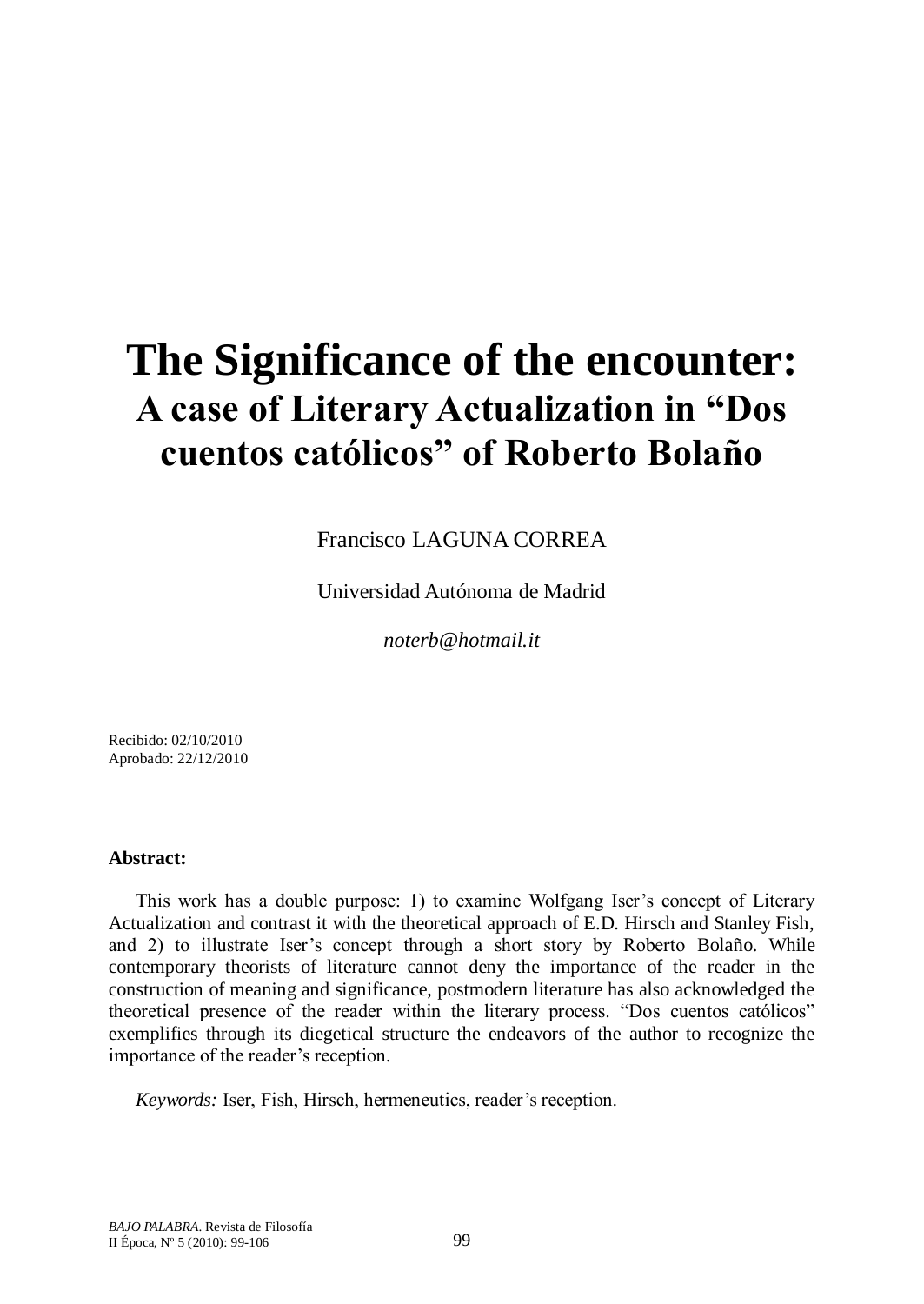#### **Resumen:**

Este trabajo tiene dos propósitos: 1) examinar el concepto de Actualización Literaria de Wolfgang Iser y contrastarlo con las propuestas teóricas de E.D. Hirsch y Stanley Fish, y 2) ilustrar el concepto de Iser a partir de un cuento de Roberto Bolaño. Mientras que los teóricos contemporáneos no pueden negar la participación fundamental del lector en la adquisición del sentido y el significado, la literatura posmoderna también ha reconocido la presencia teórica del lector. "Dos cuentos católicos" ejemplifica a partir de su estructura diegética el afán del autor por reconocer la importancia de los lectores en el proceso de construcción del texto literario.

*Palabras clave:* Iser, Fisch, Hirsch, hermenéutica, recepción literaria*.* 

"*Había sobrevivido a todos los malos agüeros de la extinción de la lectura*". -César AIRA, *LA PRINCESA PRIMAVERA*

#### **Introduction**

For Wolfgang Iser —co-founder with Robert Jauss of the Aesthetics of Reception— the Literary Actualization is the process in which the reader participates in the "construction" of the literary text.<sup>1</sup> By reading, Iser suggests, the reader re-writes the story that is in front of her eyes and in this way actualizes it. From this point, Iser asserts that to actualize means, in general terms, that the reader "incorporates specific historical views and expectations" that modify the reception and significance of the author's text.<sup>2</sup>

The work of Chilean Roberto Bolaño,<sup>3</sup> in particular "Dos cuentos católicos," illustrates how the Literary Actualization takes place within the act of perceiving fictional reality, thus allowing the reader to participate in the construction of the literary meaning and significance. For instance, in "Dos cuentos católicos," both of the narrators of the story actualize the same situation from their own *Erwartungshorizont*. 4 Furthermore, the narrators of "Dos cuentos católicos" become readers of their own story, engaging in a Hegelian dialectic that involves literary and extra-literary elements, all departing from the principle of the Literary Actualization.

Regarding "Dos cuentos católicos," it is a story divided in two parts, each narrated by totally different characters, but at the same time inherent to each other. In the first part of the story, the narrator is an adolescent that professes an incipient but deep devotion to the Martyrdom of Saint Vincent; in the second, the narrator is a hungry and homeless man,

4 q.v. Jauss, Robert. *Towards an Aesthetic of Reception*. University of Minnesota Press, Minneapolis. 1982.

<sup>&</sup>lt;sup>1</sup> Iser, Wolfgang. *The Act of Reading*. Johns Hopkins University Press, Baltimore. 1984. p. 152.

 $^{2}$  Ibid., p. 153.

<sup>3</sup> i.a. The short stories *Llamadas telefónicas* and the novels *La pista de hielo* and *Los detectives salvajes* In both of these novels there are plenty of narrative structures presented from the perspective of different characters, thus emphasizing the hermeneutical level of the stories and proposing that there is not an inflexible path towards the acquisition of meaning and significance of the literary texts.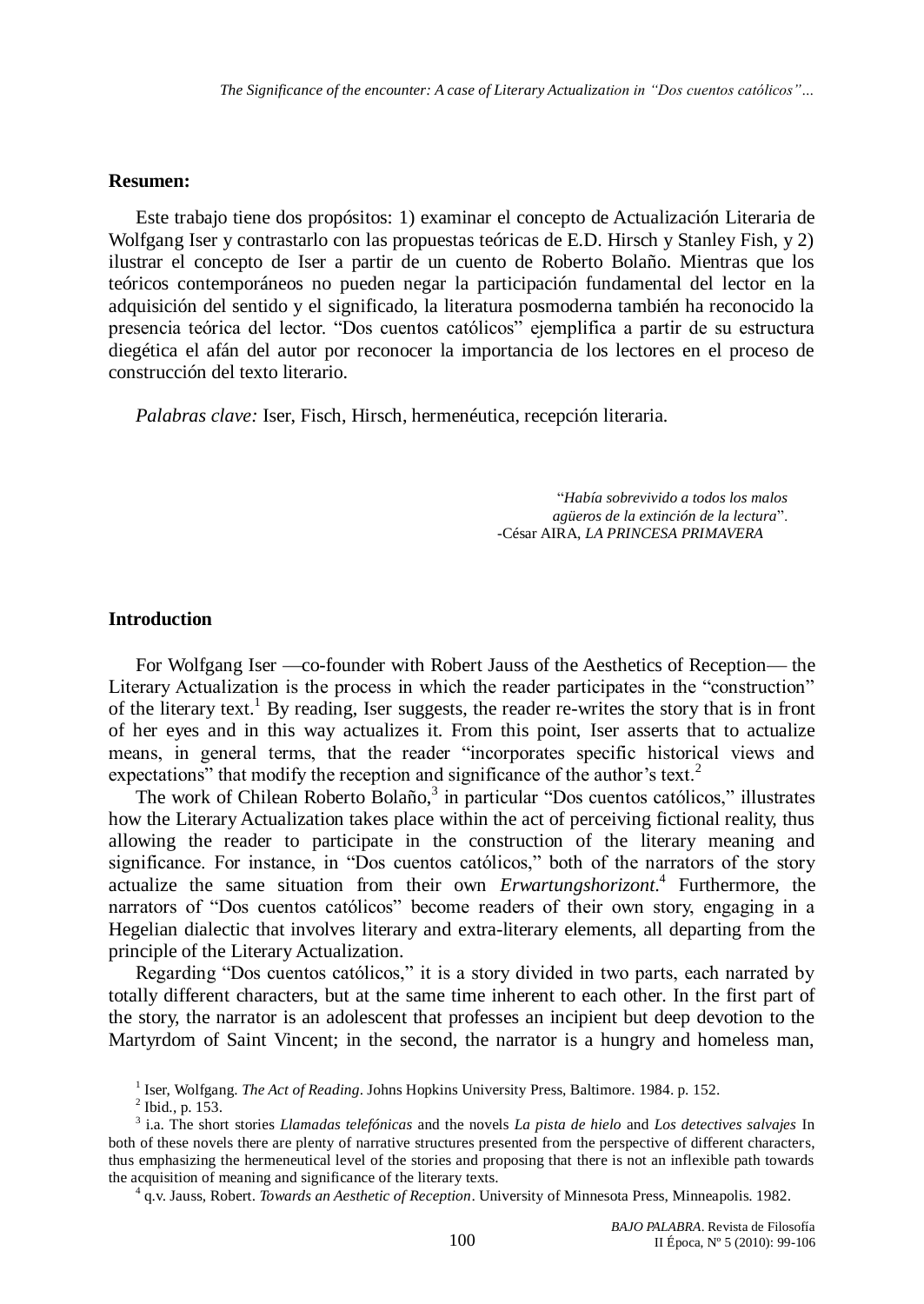whose moral reputation is quite questionable. One day, the adolescent finds the homeless man in his way. However, because the homeless man is wearing the habit of a monk, the adolescent believes that the homeless man is a Franciscan monk immersed in his spiritual life.

Based on the plot, "Dos cuentos católicos" proposes to the reader a very particular Hegelian dialectic, in which the thesis arises from the narration of the adolescent, the antithesis from the narrative complement of the homeless man and the synthesis corresponds to the actualization *en attendant* of the reader. Whereas the adolescent and the homeless man narrate the same story from their own horizon, the reader, indeed, is the only one capable to synthesize both of the perspectives presented by the narrators.

In the following pages, a diegetical analysis of "Dos cuentos católicos" will be displayed with the main purpose of demonstrating how the Literary Actualization works within the discourse of the narrators of Bolaño's story. However, a broader perspective of what is understood in this essay as Literary Actualization will first be presented.

## **1. The Literary Actualization**

As stated by Wolfgang Iser and Robert Jauss, their theoretical effort is primarily an aesthetic approach to the process of literary reception. Iser and Jauss aimed to demonstrate that during the reading of a literary text, the reader uses all her senses from a situation determined by her historical background.<sup>5</sup> But while Iser and Jauss aim towards the aesthetical value of reading, they also emphasize the hermeneutic inquiries such as Gadamer's concept of *Horizont* and Roman Ingarden's Indeterminacy concept.

Given the subjective character of Jauss" and Iser"s Aesthetics of Reception, whose object of study is the effect that the literary text has on the reader, it is natural that methodological complexities arise. Iser and Jauss themselves have often had difficulties defining the central concepts of their theory; besides this, there are a number of scholars who have pointed out some of the uncertain concepts of theorists of Constanz, such as the idea that there is not a universal reader invariably following a fixed reading behavior.<sup>6</sup>

For the purposes of this essay, the definition proposed by Iser of Literary Actualization is here acknowledged: "the text and the reader solve their differences from a certain amount of possibilities of actualization, in which the text becomes continuously present."<sup>7</sup> Iser here concedes that the reader has the capacity of "re-writing" what she is reading. As she continues reading, the literary reality of the text becomes a narration that happens in present time and is determined by the *Erwartungshorizont* of the reader.<sup>8</sup>

5 q.v. Iser, Wolfgang. op. cit: "The Structure of Theme and Horizon."

7 Iser, Wolfgang, "La estructura apelativa del texto," *Teoría de la estética de la recepción literaria*, UNAM, Mexico, 2001, p. 101.

<sup>8</sup> Gadamer himself says that "to have horizons means not to be limited to the closest, but to be able to see beyond it" (Gadamer, Hans-Georg, *Verdad y método "Fundamentos de una hermenéutica filosófica"*. Ediciones Sígueme, Salamanca, 1984, p. 373). While the hermeneutics of Gadamer has been regarded as relativist, Iser and Jauss pretend to mitigate this relativism by conceding that every reader, despite her own horizon, is in fact involved in an invariable historical process, which is to say that there is a sort of proto-reader (implied reader according to Iser) whom the rest of the readers theoretically emulate.

<sup>&</sup>lt;sup>6</sup> In his article "Value and Knowledge in the Humanities," E.D. Hirsch criticizes the emergent methodological trends that ponder the value of multiple readings, and states, "when everyone began to ponder "the works themselves," a premium began to be placed on new "readings" instead of new facts, and the "readings" as they multiplied became more and more diversified, more and more remote, ingenious, abstract, and decadent." Hirsch is here setting himself apart from those post-structuralist theorists whose efforts aim to elucidate the complexities of the method over the "historical" approach to literature.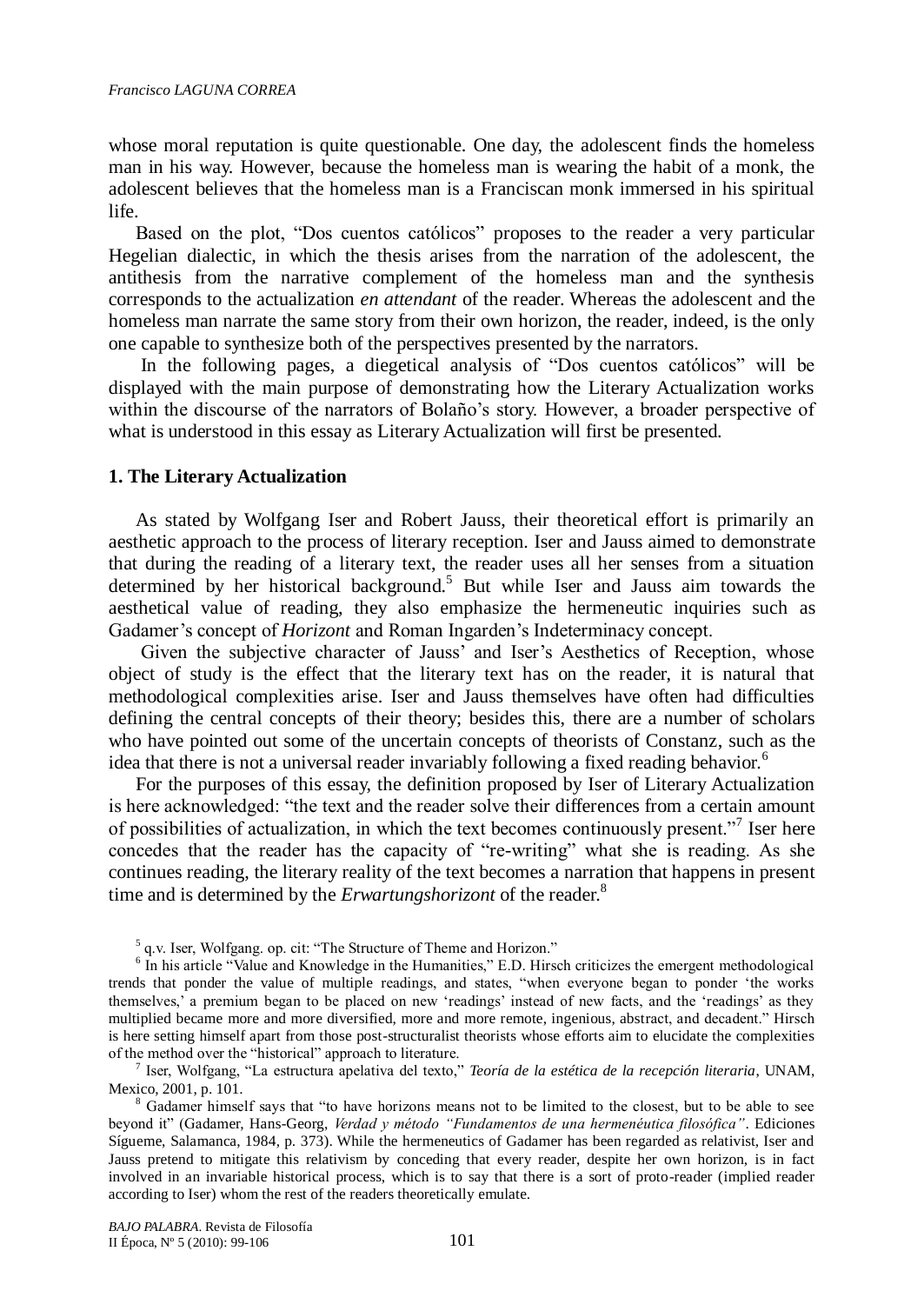Using the definition above, it will be provisionally concluded that to actualize a literary text means to look beyond what the text offers as an autonomous structure, which implies that the *Erwartungshorizont* of the reader is always present and accordingly must be considered. For example, *El Periquillo Sarniento* by Fernández de Lizardi was read during its first publication mostly in regards of its humoristic effect. However, as it concerns the contemporary reader of *El Periquillo Sarniento*, the work of Fernández de Lizardi is not humoristic, but a cunning novel criticizing the colonial mentality of revolutionary Mexico of the first two decades of the XIX century. While the text itself is the same, the interpretation of the work has changed along with the reader, and it is the reader"s experience that the Aesthetics of Reception seeks to study.

Among the literary theorists looking into the reader's role, and therefore into literary Hermeneutics, one of the fundamental distinctions between the Aesthetics of Reception and the Reader"s Response of Stanley Fish resides in how each of these theorists define the reader.<sup>9</sup> Iser and Jauss approach the reader as a "hermeneutical element" always involved in a measurable process, e.g., every reader, despite her background or extra-literary circumstances, always actualizes the text that she is reading, because the Literary Actualization is an inherent step in the process of reading. In contrast, Fish asserts that each reader is a particular case that deserves individualized attention, since the process of reading varies from one reader to another.<sup>10</sup> While Iser and Jauss refuse to provide the reader a distinctive individuality, it is noticeable that the reader for both German scholars is an element as important as the author and the text itself. To some degree, Iser and Jauss believe that their Aesthetics of Reception opens the domains of meaning and significance beyond the author and the text. While this is theoretically possible, it is also possible that within their theory, the reader is confined to a process in which her participation is restrained to a recurrent "hermeneutical behavior." However, it is this interpretative behavior that makes reading an experience that produces commonalities, but also inevitable differences, among different readers.

In "Value and Knowledge in the Humanities," E.D. Hirsch points out the importance that the inquiry itself has in the acquisition of knowledge in humanities, "all empirical inquiry is a process directed towards increasing the probability of learning the truth."<sup>11</sup> The idea that the reader is neither abstract nor evanescent is essential within the theoretical approach of the Aesthetics of Reception. The fact that the scholar is as much of a reader as the man who reads the newspaper in the subway or the high school student discovering Milton"s *Paradise Lost* is often left aside. Furthermore, to Hirsh the inquirer is the one responsible for pursuing the value and knowledge of her correspondent disciplines. Therefore, within the literary studies, the reader is a serious inquirer in search of valuable knowledge of the literary science. The fact that Iser and Jauss propose that their theory is primarily an aesthetical approach does not prevent their method from becoming a method of scientific inquiry.

Hirsh also points out the necessity of recognizing the pertinence of a theoretical effort, and claims that "nor can the model be accurate if unfavorable evidence is suppressed by a conspiracy of the inquiring community. Nor is the model descriptive if no one bothers to

<sup>&</sup>lt;sup>9</sup> Nevertheless, the differences between Aesthetics of Reception and Reader's Response often acquired personal connotations among its theorists, e.g. the algid dispute between Iser and Fish (q.v. Fish, Stanley. *Is There a Text in This Class? The Authority of Interpretive Communities*, Harvard University Press, Massachusetts, 1995, p. 221-223).

<sup>10</sup> Fish, Stanley. *Is There a Text in This Class?*. Harvard UP, 1995. p. 23-24

<sup>&</sup>lt;sup>11</sup> Hirsch E.D., "Value and Knowledge in the Humanities", *In Search of Literary Theory*, Cornell University Press, Ithaca-London, 1972, p. 63.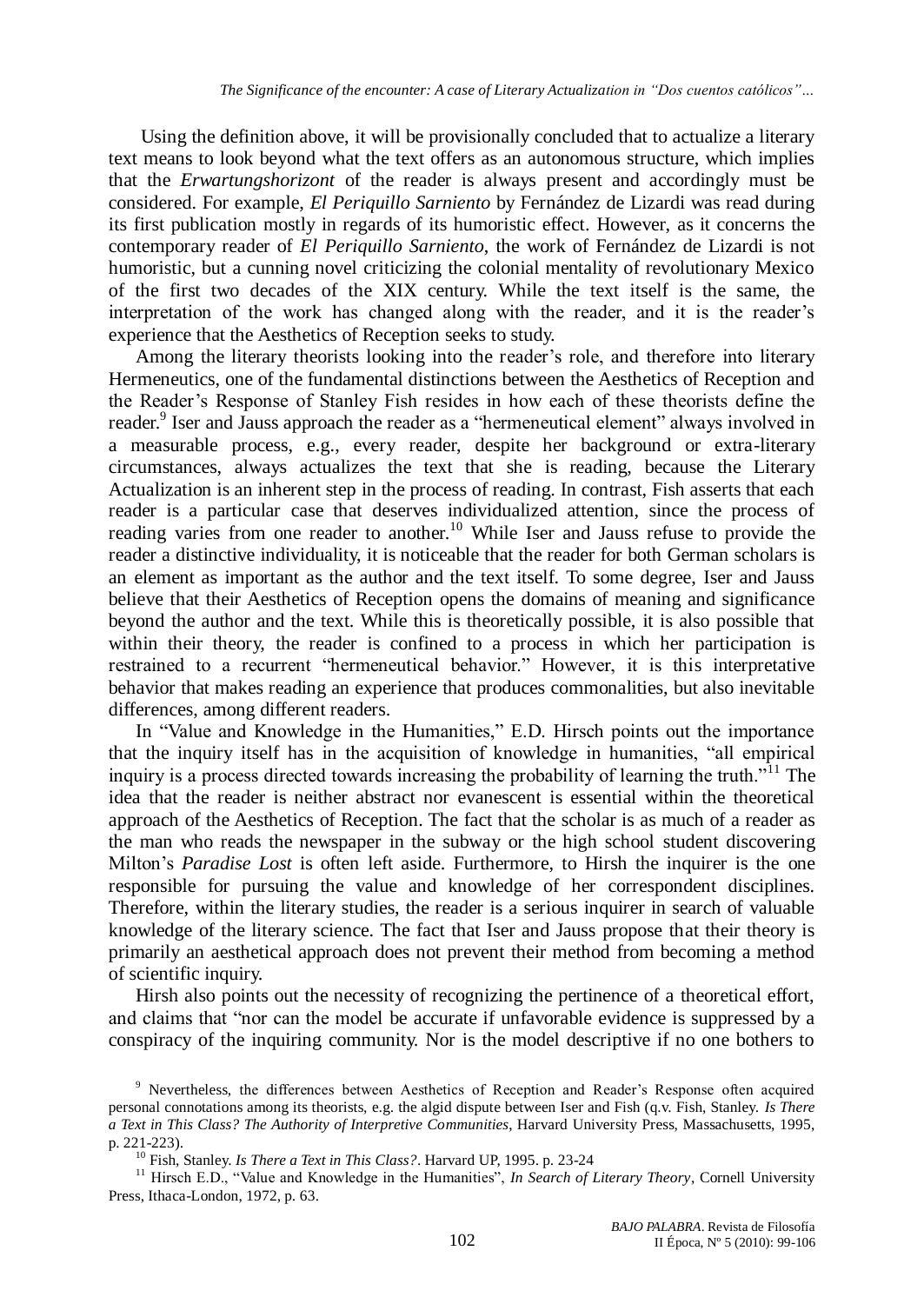bring unfavorable evidence to bear upon a hypothesis to which it is relevant."<sup>12</sup> Departing from this, the "literary facts" that the reader brings to the entire process of understanding literature are valuable as they make evident the coherence and discrepancies arising from the encounter between a reader and its reality. Traditionally literature had been studied from two specific starting points, either from the author or the text itself. The days when the best way to study a literary work resided in learning everything about its author are far in the past; however, when the functionalist and structuralist trends replaced the hegemony of the author with another hegemonic approach such as establishing the text itself as an hermetic object of study, the literary studies were still missing an important source of knowledge, which is to say: the reader.

Although post-structuralist tendencies have aimed to conceal the radicalism of their predecessors, one of their main merits has been to pose the ethical problems concerning literary studies.<sup>13</sup> Reading literature has become an activity that relates to social, political, economical and cultural aspects of historical societies; neither the author nor the structures implicit in the text are more valuable that the experience of the reader, and this is what Iser and Jauss aimed to grasp with their theory.

## 2**. Diegetical analysis of "Dos cuentos católicos"**

As stated before, "Dos cuentos católicos" is a story narrated by two different characters. The first part of the story has the title "La vocación," whose narrator is a seventeen year-old adolescent who professes a fervent admiration for the Martyrdom of Saint Vincent. The second part is titled "El azar," whose narrator is a homeless and mentally ill man who, after escaping from the psychiatric hospital, spends his days wandering the streets.

One morning, after going to the movies with his best friend, the adolescent decides to go to the top of a hill where the prostitutes of the town presumably gather. On his way up, the adolescent encounters a barefoot man who wears the habit of a monk. Due to the adolescent"s devotion to Saint Vincent, he concludes that the man is a Franciscan monk immersed in his prayers and philanthropic duties. The detail of the bare feet has an overwhelming effect on the adolescent, "Iba descalzo. Cuando me di cuenta me sentí herido por un rayo. Bajamos del cerro del Moro. Al pasar por la iglesia de Santa Bárbara lo vi persignarse. Sus huellas purísimas refulgían en la nieve como un mensaje de Dios. Me puse a llorar $^{14}$ 

The adolescent, at this point, decides to follow the monk furtively; when they reach the train station, the monk puts his shoes on and grabs the first train that stops. The narration of the adolescent ends with a revealing affirmation, as it validates the particular experience of the young man devoted to Saint Vincent: "Al salir, ya solo, intenté buscar sus huellas en la nieve, las huellas de sus pies descalzos, pero no encontré ni rastro de ellas."<sup>15</sup>

From the perspective of the adolescent, it is possible to say that the actions of the monk are comparable to a literary text which demands a set of very personal decisions from a reader: the adolescent, after encountering the "monk," decides to follow him compelled by his *Erwartungshorizont*, which allows the adolescent to expect divine signals from the encounter.

 $12$  Ibid, p. 65.

<sup>13</sup> Ibid, p. 69.

<sup>14</sup> Bolaño, Roberto, "Dos cuentos católicos", *El gaucho insufrible*, Anagrama, Barcelona, 2005, p. 143.

<sup>15</sup> Ibid, p. 145.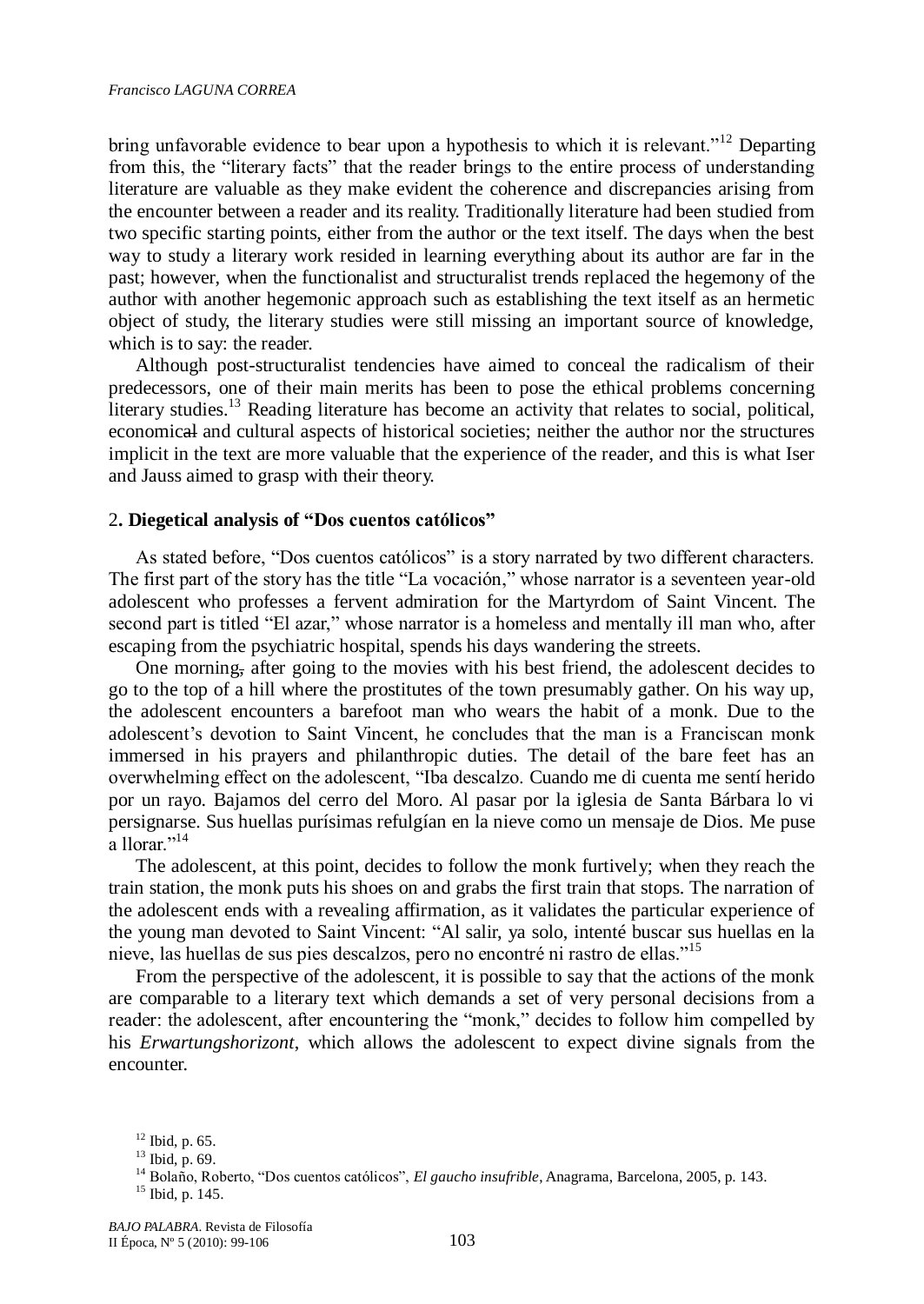It is also relevant to mention the conditions that produced the encounter between the narrators: while the adolescent is on his way to the "cerro del Moro" with the purpose of looking at the prostitutes that gather on the top, the silhouette of the monk shows up coming down from the top of the hill. The encounter takes place exactly when the adolescent was considering to go back home and forget about the hill crowned with prostitutes: "Me estaba quedando helado. Decidí volver a casa de mi tía y tomar chocolate caliente o una sopa caliente junto a la estufa. Me sentía cansado y la cabeza me daba vueltas. Rehice el camino. Entonces lo vi."<sup>16</sup>

The interpretation of the adolescent is the direct result of his intimate inclination to the Martyrdom of Saint Vincent, thus the Literary Actualization plays in the adolescent"s experience a process of cathartic nature: given the ecclesiastic vocation of the adolescent, he concludes without a doubt that the man who is walking barefoot down the hill and wearing the habit of a monk is unequivocally a Franciscan monk.

Highlighting the idea that the monk is the Text that the adolescent is actualizing, it is also possible to say that there is nothing in the outward appearance of the homeless man suggesting that he is not indeed a monk. Also, the whiteness of the snow is a possible metaphor for the book"s pages where the monk leaves the prints of his steps. The actualization of the adolescent (the Reader) is valid as it arises from his direct encounter with the barefoot monk (the Text) walking on the snow.

However, the second part of the story, "El azar," dismisses the guess of the adolescent regarding the monk. "El azar" introduces the sordid and obstinate monologue of the homeless man that the adolescent believed to be a Franciscan monk. The character that a few pages before was regarded as a saint turns out to be a vagabond who, after stealing food from a house located on the outskirts of the Moorish's hill, aimlessly wanders towards the top of the hill.

After walking during an indefinite period of time, the vagabond finds in his way a halfopened gate leading to a house. He gets in and looks around, again, without any defined purpose. He finds a door whose knocker attracts his attention; when the vagabond opens the door he finds a sort of epiphany inside: "Era una especie de almacén de granos, con sacos apilados hasta el techo. En un rincón había una cama. Tendido en la cama vi a un niño. Estaba desnudo y tiritaba. Saqué mi navaja del bolsillo. Sentado a una mesa vi a un fraile."<sup>17</sup> What happens after this encounter is totally unexpected: without any reason, the vagabond stabs the friar; then, he kills the child. The vagabond leaves the room wearing the habit of the friar and decides to take his shoes off to avoid leaving steps of blood on the snowy and pristine streets. That is when he starts his way down the hill towards the train station; during his journey the vagabond reveals that his name is Vincent…

While the vagabond descends the hill, he realizes that an adolescent is following him, "Mi perseguidor era un adolescente gordo y feo."<sup>18</sup> If the adolescent's role is compared to the act of reading, the consciousness that the vagabond has of the adolescent could be understood as the validation of the adolescent as a reader with his own *Erwartungshorizont*. This situation relates to the concept of "implicit reader" that Iser regards as an element that triggers the inner progression of the texts, as this "reader, unlike the contemporary reader, is

<sup>16</sup> Ibid, p. 141.  $17$  Ibid, p. 148.  $18$  Ibid, p. 150.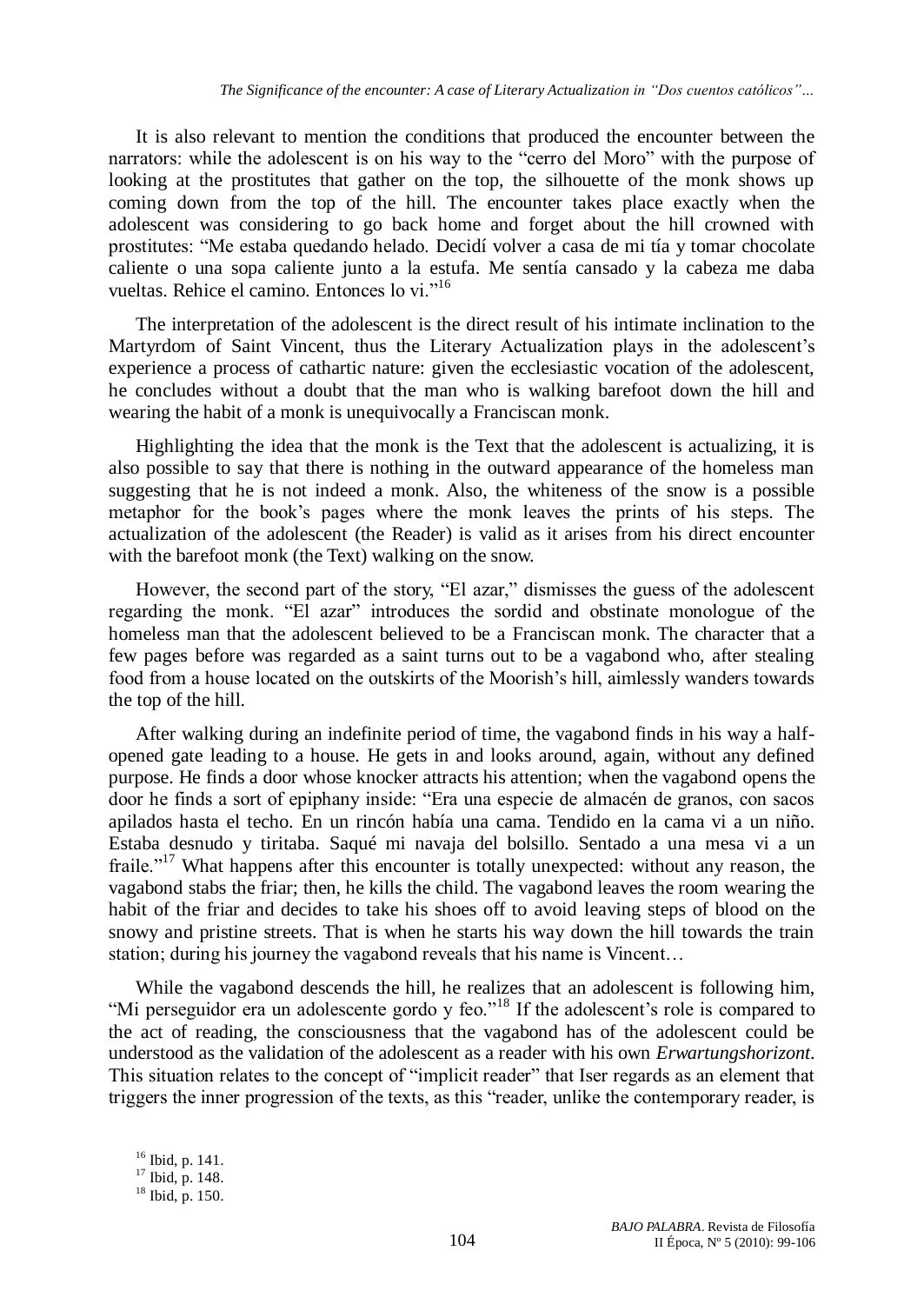a purely fictional being; he has no basis in reality, and it is this very fact that makes him so useful […] He can be endowed with a variety of qualities in accordance with whatever problem he is called upon to help solve."<sup>19</sup>

Also, if the adolescent's interpretations departed from his devotion, in the vagabond's case the interpretations come from a sense of uncertainty and incompleteness. Throughout the entire story the adolescent cannot think or do anything without a reason or justification; meanwhile the vagabond keeps silence regarding the motives of his criminal behavior.

Considering these points, it is possible to refer to a very specific textual dialectic. On one hand, there is the Adolescent/Reader who interprets his encounter with the Vagabond/Text from his *Erwartungshorizont*; on the other, there is the Vagabond/Text defying the adolescent's assumptions. Departing from a common experience, the thesis arises from the adolescent and the antithesis from the vagabond; both thesis and antithesis are to be synthesized by the factual reader, which suggests that a Hegelian dialectic underlies Bolaño"s story.

Paraphrasing Iser"s definition of the Literary Actualization and adapting it to "Dos cuentos católicos," the result is the following: the adolescent plays the role of a reader as he re-writes the story from his own horizon and sensorial capabilities; his is an aesthetic experience whose reward is the mystification of Saint Vincent. At the same time, the discourse of the vagabond challenges the adolescent"s assumptions. Due to this, the factual reader of the story gets to know from the voice of the vagabond the cold-blooded crime that he has just committed; however, the adolescent"s interpretation is quite valid, as it surges from his direct exposure to the reality shared with the vagabond.

The following scheme exposes the Hegelian dialectic held by the narrators of the story and the hypothetical factual reader:



<sup>19</sup> Iser, Wolfgang, *The Act of Reading*. p. 29.